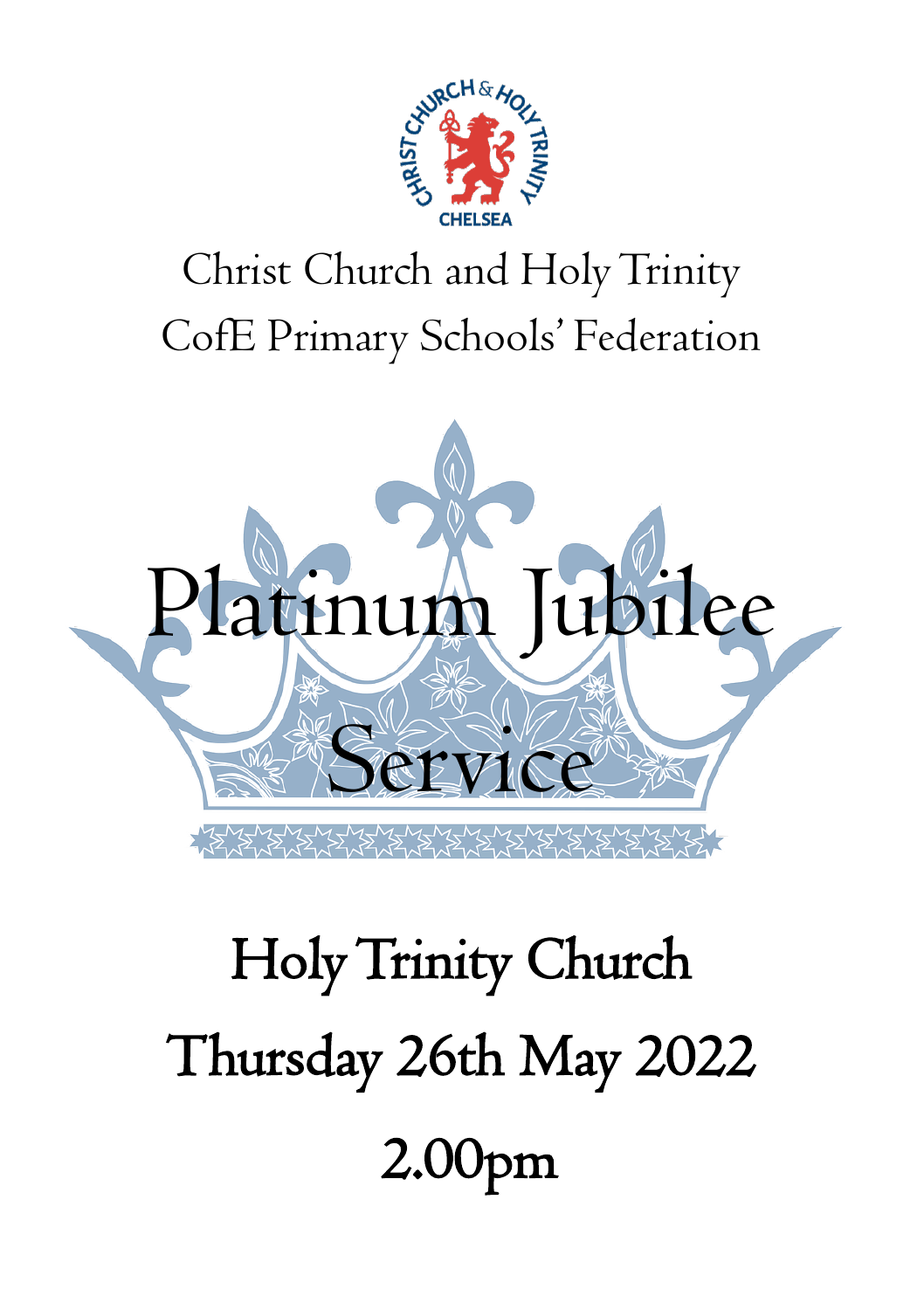# *Christ Church and Holy Trinity Schools Platinum Jubilee Service*

**WELCOME AND INTRODUCTION—Father Nicholas**

**A speech by Her Majesty The Queen on her 21st birthday (1947)**

*I declare before you all that my whole life whether it be long or short shall be devoted to your service and the service of our great imperial family to which we all belong. But I shall not have strength to carry out this resolution alone unless you join in it with me, as I now invite you to do: I know that your support will be unfailingly given. God help me to make good my vow, and God bless all of you who are willing to share in it.*

#### *Please stand to sing*

I, the Lord of sea and sky, I have heard my people cry. All who dwell in dark and sin, my hand will save. I, who made the stars of night, I will make their darkness bright.

Who will bear my light to them? Whom shall I send?

*Here I am, Lord. It is I, Lord? I have heard you calling in the night. I will go, Lord, if you lead me. I will hold your people in my heart.*

I, the Lord of snow and rain, I have born my people's pain.

I have wept for love of them. They turn away.

I will break their hearts of stone, give them hearts for love alone.

I will speak my word to them. Whom shall I send?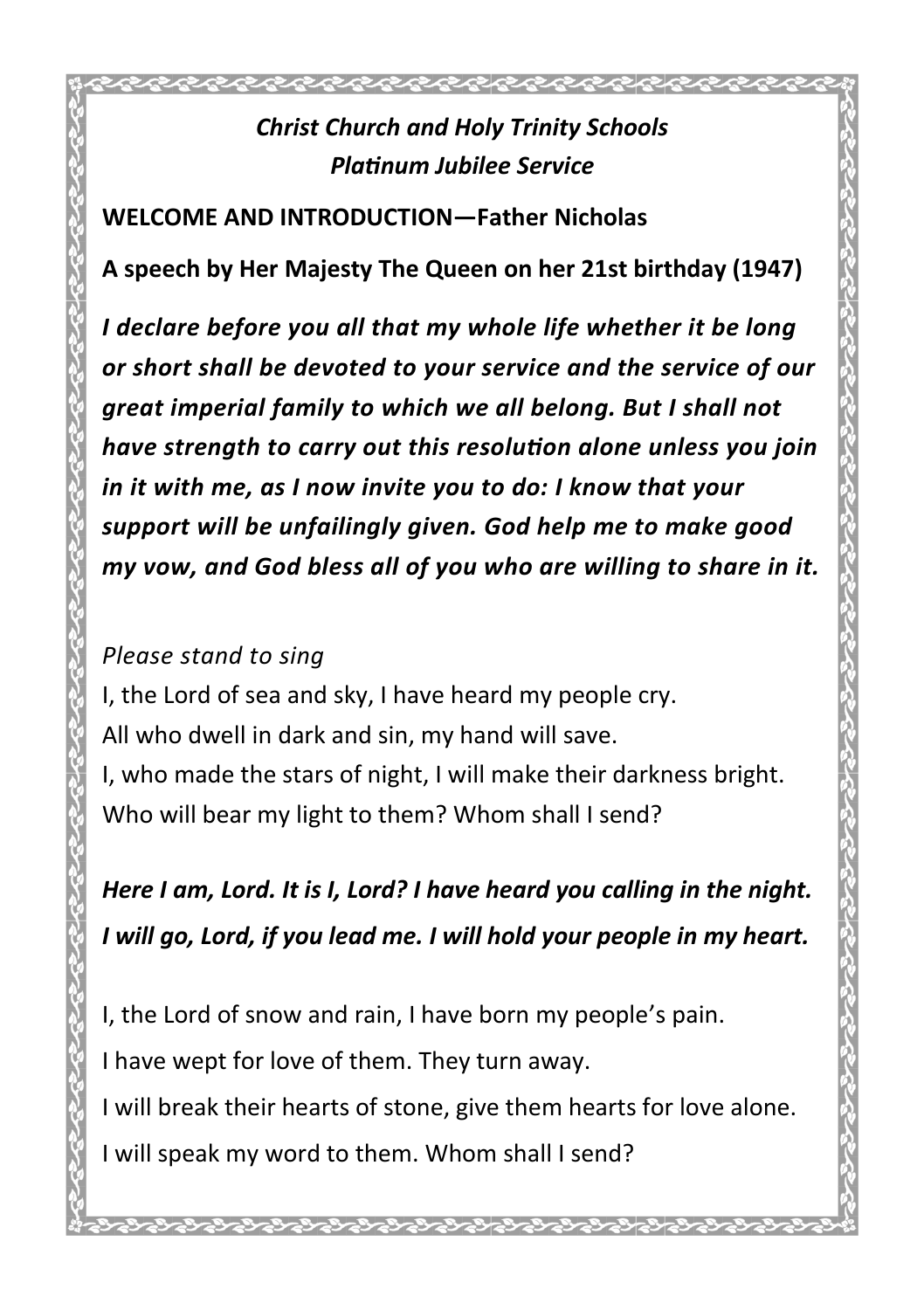うくうくうくうくうくうくうくうくうくうくうくうくうくうぎ *Here I am, Lord. It is I, Lord? I have heard you calling in the night. I will go, Lord, if you lead me. I will hold your people in my heart.* I, the Lord of wind and flame, I will tend the poor and lame. the moon by night.

**WE QUEEN PLA**  $U_M$  JUBI

I lift up my eyes to the hills; from where is my help to come?

My help comes from the Lord, the maker of heaven and earth. He will not let your foot be moved and he who watches over you will not fall asleep.

Behold, he who keeps watch over Israel shall neither slumber nor sleep;

The Lord himself watches over you; the Lord

is your shade at your right hand,

So that the sun shall not strike you by day, nor

I will set a feast for them. My hand will save.

Finest bread I will provide. Til their hearts are satisfied.

I will give my life to them. Whom shall I send?

*Here I am, Lord. It is I, Lord? I have heard you calling in the night. I will go, Lord, if you lead me. I will hold your people in my heart.*

*Please sit*

# **Year 4 classes present facts about HM Queen Elizabeth II's reign.**

**The Reading—Psalm 121 read by Year 6**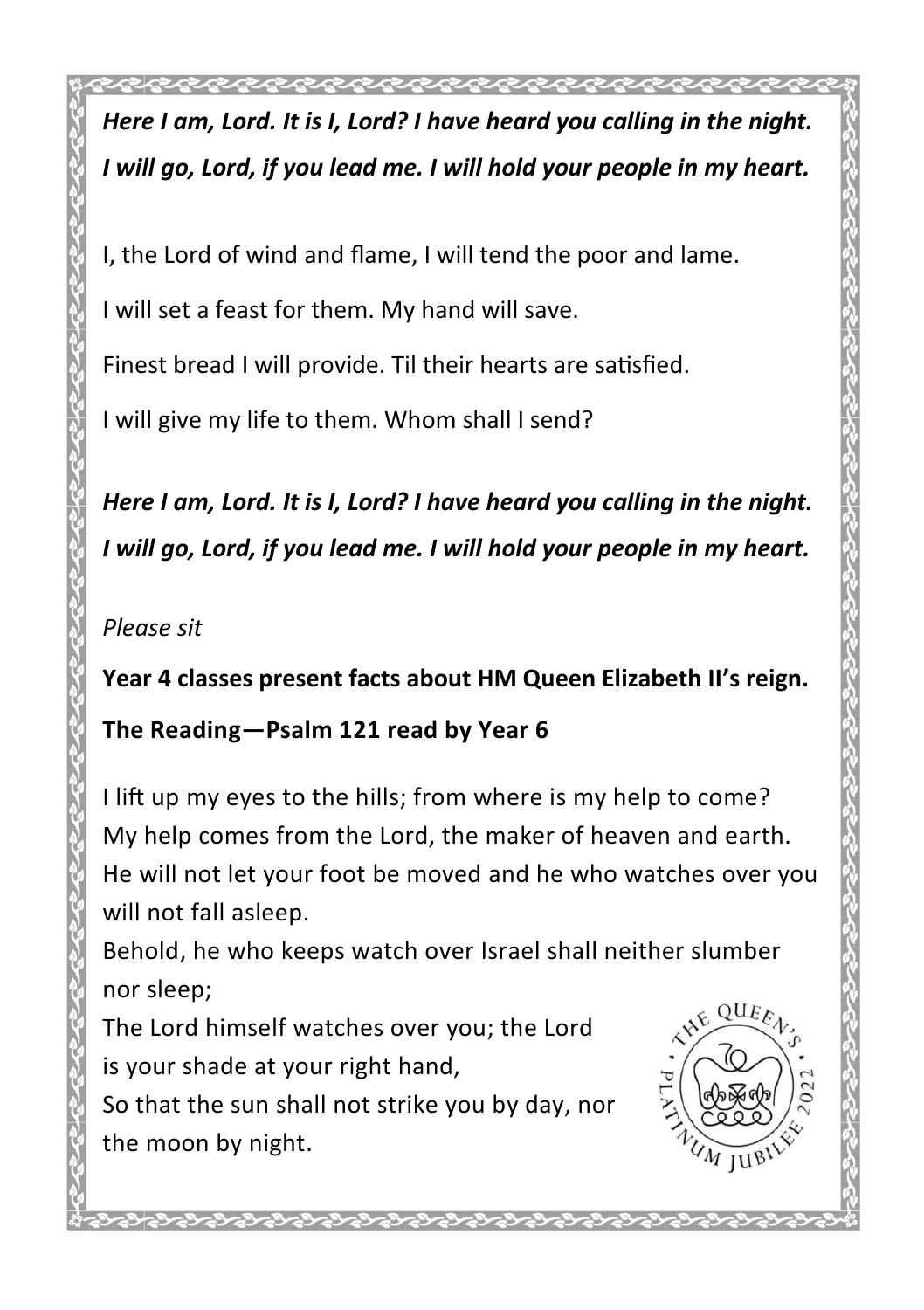The Lord shall watch over your going out and your coming in, from this time forth for evermore.

*Lord, ever watchful and faithful, we look to you to be our defence and we lift up our hearts to know your help; through Jesus Christ our Lord.* **Amen.**

#### **ADDRESS-Father Nicholas**

*Please stand to sing*

#### **FEDERATION VISION SONG**

Hey, Hey…

A farmer went out in the field

And then some seeds he sent

Scattered on the ground

spread them all around

While he prayed

Some seed fell down

On the wayside they were trampled on

Some birds they came to eat it

Then they had to tweet it

And flew away

*Chorus:* 

*Hey seed sower, be a better sower on the healthy ground*

*All around there's nowhere better to be found*

*Hey seed sower, step a little lower put your seeds on the good soil today*

ۯؠڗۄؠڒؠڗؠڔؠ؋ؠڗؠڗؠڗؠڗؠڗؠڔؠ؋ؠ؆ؠ؆ؠ؆ؠ؆ؠ؆ؠ؆ؠ؆ؠ؆ؠ؆ؠ؆ؠ؆ؠ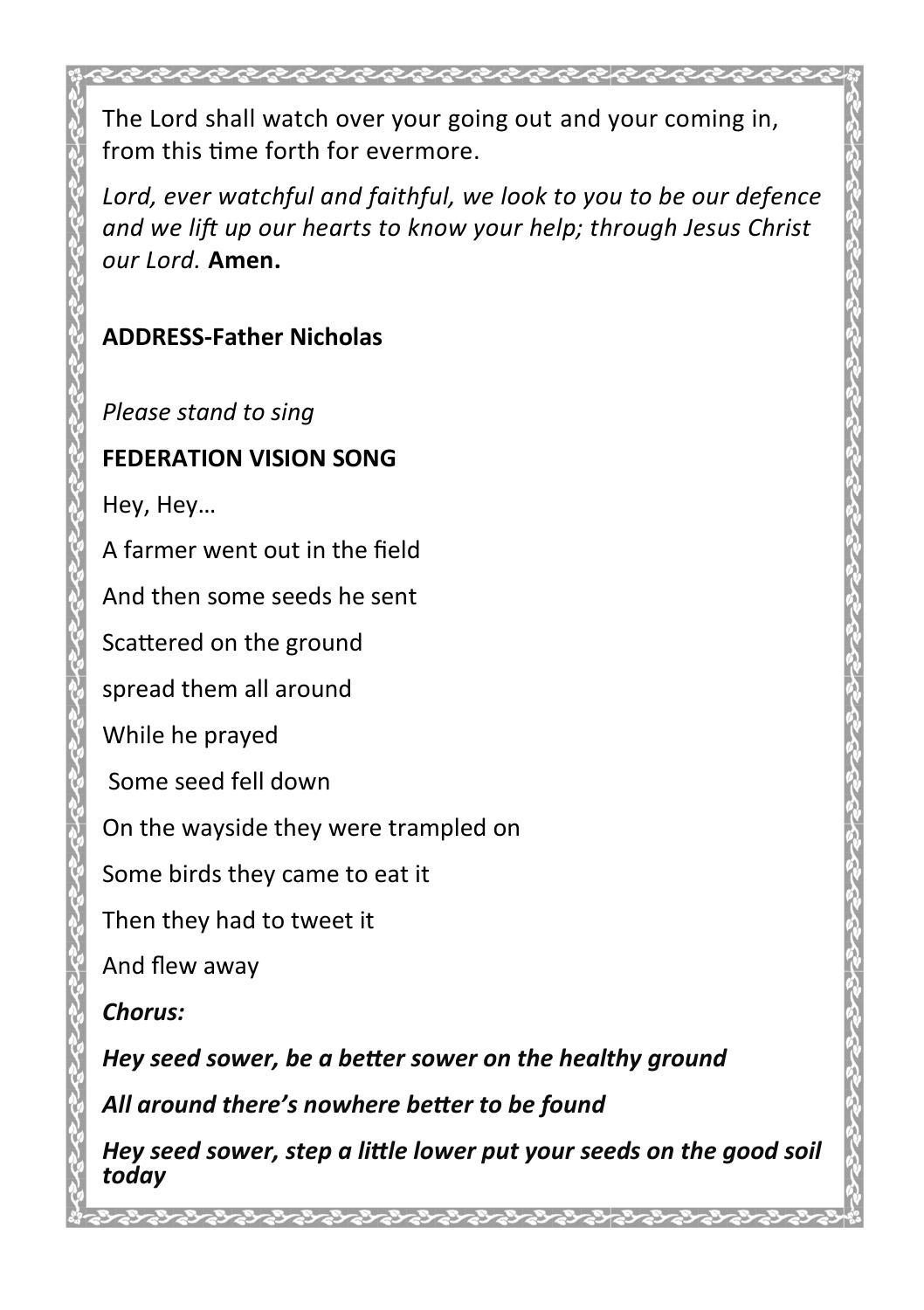Hey, Hey… Some seed sunk Into the rocky ground the plants they shrunk With no water they were dry And you know that makes them die That's such a shame Other seeds Well they fell among the thorns and weeds

They grew up but they were strangled

Pretty flowers they were mangled

Choked and maimed

#### *Chorus:*

*Hey seed sower, be a better sower on the healthy ground*

*All around there's nowhere better to be found*

*Hey seed sower, step a little lower put your seeds on the good soil today*

*Chorus:* 

*Hey seed sower, be a better sower on the healthy ground*

*All around there's nowhere better to be found*

*Hey seed sower, step a little lower put your seeds on the good soil today*

 $\mathcal{R} = \mathcal{R} = \mathcal{R} = \mathcal{R} = \mathcal{R} = \mathcal{R}$ 

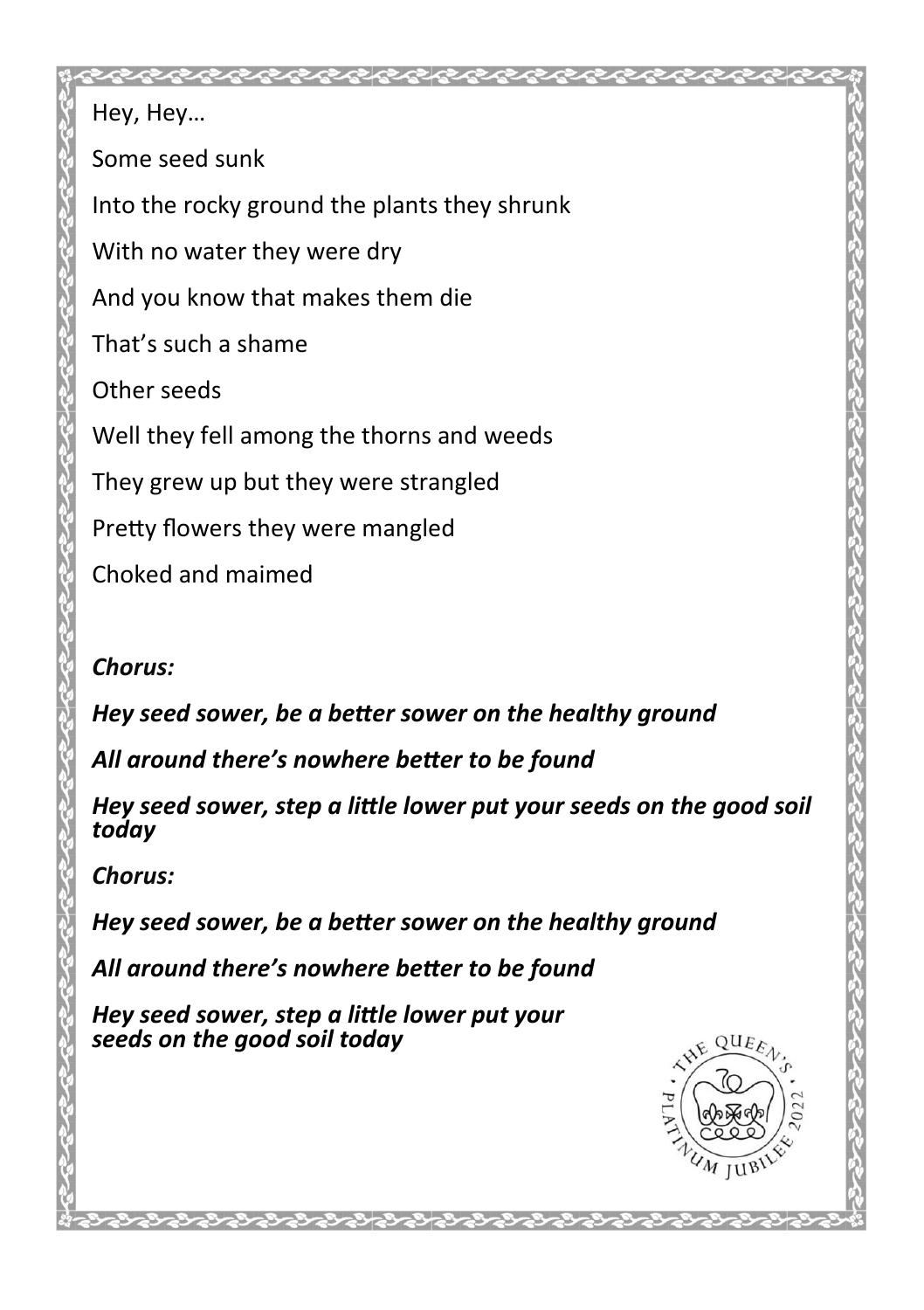### **PRAYERS** *led by Year 6*

**Reader Lord, in your mercy**

**All Hear our prayer**

*We say together*

**Gracious God, we give you thanks for the reign of your servant Elizabeth our Queen, and for the example of loving and faithful service which she has shown among us. Help us to follow her example of dedication and to commit our lives to you and to one another, through Jesus Christ our Lord. Amen.**

# **THE LORD'S PRAYER**

# *Please join in together:*

Our Father, who art in heaven, hallowed be thy name Thy kingdom come, thy will be done, on earth as it is in heaven Give us this day our daily bread, and forgive us our trespasses As we forgive those who trespass against us And lead us not into temptation, but deliver us from evil For thine is the kingdom, the power and the glory For ever and ever, Amen

**The Blessing of the Platinum Jubilee books**

# **THE BLESSING**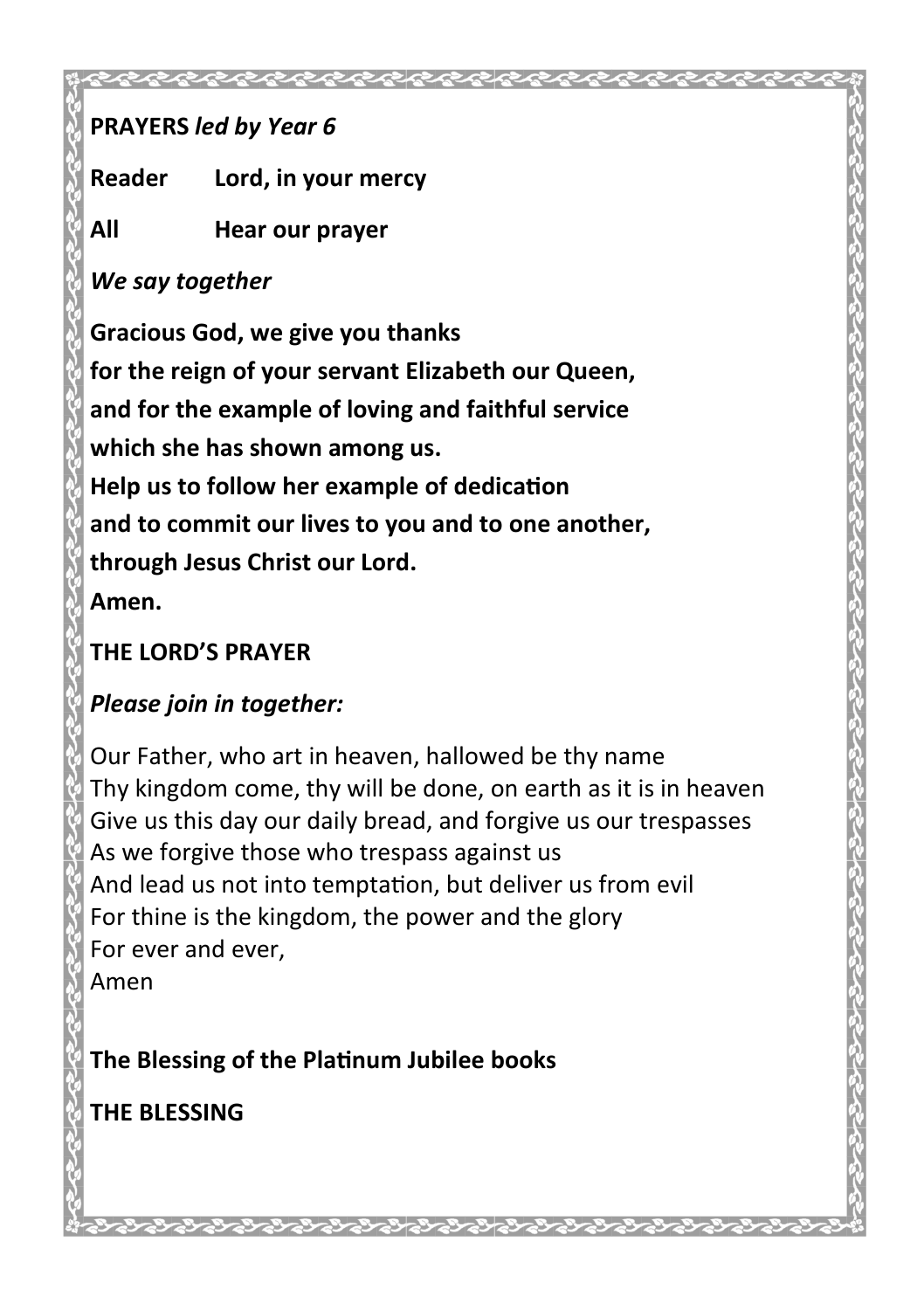*Please stand to sing*

#### **THE NATIONAL ANTHEM**

God save our gracious queen;

Long live our noble queen:

God save the queen!

Send her victorious;

Happy and Glorious;

Long to reign over us;

God save the queen!

(Year 6 only)

Thy choicest gifts in store

On her be pleased to pour;

Long may she reign;

May she defend our laws,

And ever give us cause

To sing with heart and voice,

God save the queen!